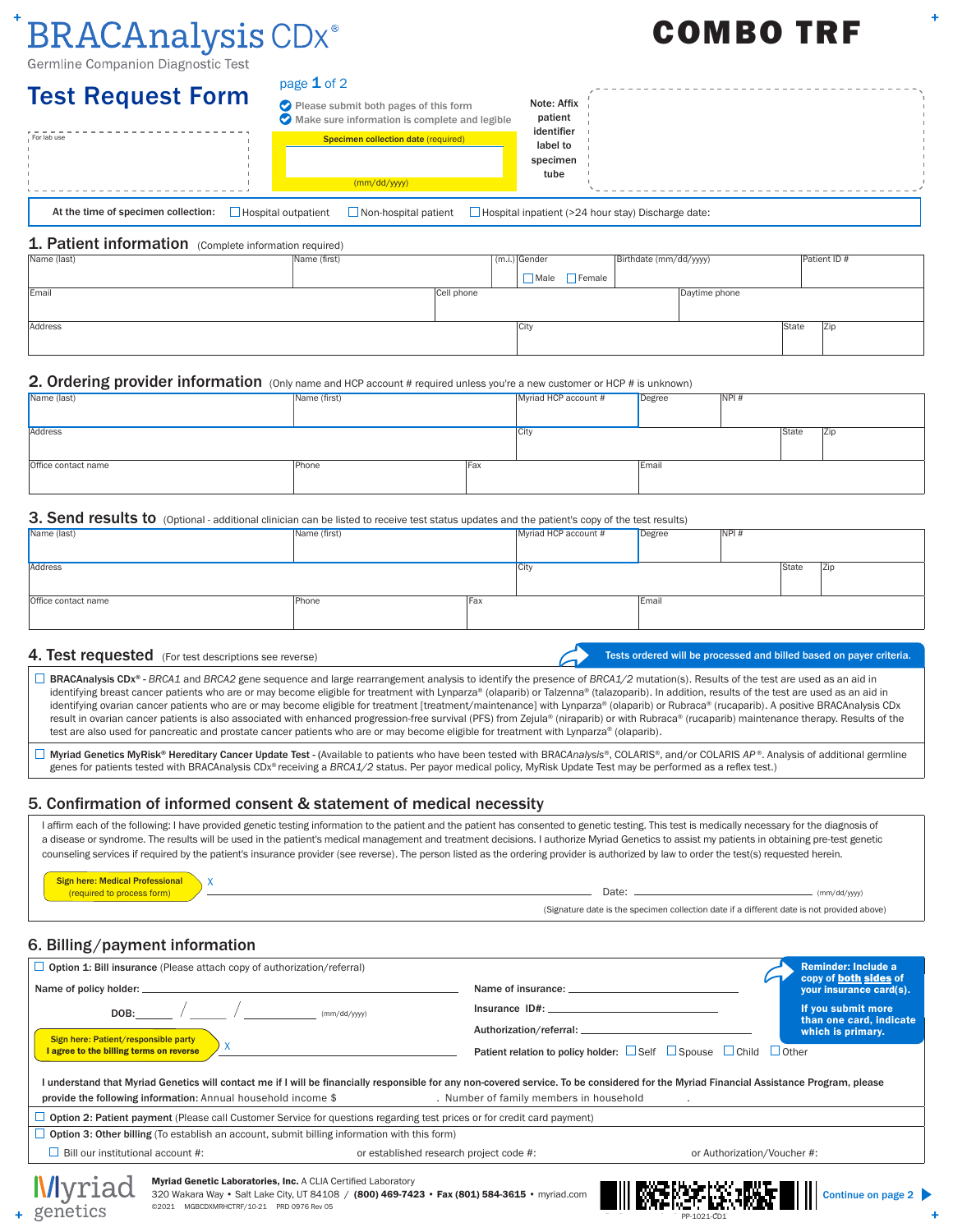#### Important information for patient\*

Billing terms: I represent that I am covered by insurance and authorize Myriad Genetic Laboratories, Inc. (MGL) to give my designated insurance carrier, health plan, or third party administrator (collectively "Plan") the relevant health information necessary for reimbursement. I authorize Plan benefits to be payable to MGL. I understand MGL will contact me if I will be financially responsible for any non-covered service. By agreeing to testing I also authorize Myriad to obtain a consumer credit report on me from a consumer reporting agency selected by Myriad. I understand and agree that Myriad may use my consumer credit report to confirm whether my income qualifies me for financial assistance. I further understand that this is not a credit application and will not impact my credit score. I agree to assist MGL in resolving insurance claim issues and if I don't assist, I may be responsible for the full test cost. I permit a copy of this authorization to be used in place of the original.

Non-discrimination: Federal law (GINA) and laws in most states prohibit discrimination regarding employment eligibility, health benefits, or health insurance premiums based solely on genetic information. Myriad Genetic Laboratories, Inc. (Myriad) complies with applicable Federal civil rights laws and does not discriminate on the basis of race, color, national origin, age, disability, or sex.

#### Affordability: Myriad Promise™

- The majority of appropriate patients pay \$0
- Myriad will work with your insurance provider to help you get the appropriate coverage
- The Myriad Promise is our commitment to provide patients with accurate and affordable genetic results
- For more information please refer to the billing information at MyriadPromise.com

†Translation of billing terms are available in Mandarin and Spanish at myriadpromise.com. Myriad also provides free language services to people whose primary language is not English through qualified interpreters. If you need these services, contact Customer Service at 800-469-7423.

#### Test descriptions

BRACAnalysis CDx® - *BRCA1* and *BRCA2* gene sequence and large rearrangement analysis to identify the presence of *BRCA1/2* mutation(s). Results of the test are used as an aid in identifying breast cancer patients who are or may become eligible for treatment with Lynparza® (olaparib) or Talzenna® (talazoparib). In addition, results of the test are used as an aid in identifying ovarian cancer patients who are or may become eligible for treatment/maintenance with Lynparza® (olaparib) or Rubraca® (rucaparib). A positive BRACAnalysis CDx result in ovarian cancer patients is also associated with enhanced progression-free survival (PFS) from Zejula® (niraparib) or with Rubraca® (rucaparib) maintenance therapy. Pancreatic cancer patients with deleterious or suspected deleterious or suspected deleterious mutations in *BRCA1* and *BRCA2* genes are indicated for therapy with Lynparza® (olaparib).

Myriad Genetics MyRisk® Hereditary Cancer Update Test: Available to patients who have been tested with BRAC*Analysis*®, COLARIS®, and/or COLARIS *AP* ®. Analysis of additional germline genes for patients tested with BRACAnalysis CDx receiving a *BRCA1/2* status. Per payor medical policy, MyRisk Update Test may be performed as a reflex test.

# To view the full list of genes available on the MyRisk™ panel, please visit: www.myriadmyrisk.com/gene-table/

The genes associated with MyRisk™ Hereditary Cancer Panel are subject to change. To ensure you have a current version of the TRF please visit www.myriadmyrisk.com/documents-and-forms.

#### Turnaround time:

- The majority of MyRisk® results are completed within 14 days
- We will notify you in the unusual event results take longer than 21 days

#### MyRisk® Report includes:

• MyRisk Genetic Result

#### Completing the Test Request Form:

- Please include:
- Age, cancer diagnosis, ancestry, gender, and cancer family history

For additional information visit www.mysupport360.com and www.myriadmyrisk.com

#### Authorization of referral to genetic counseling

In signing section 5 of the test request form, you hereby authorize Myriad to assist your patient in obtaining genetic counseling from a third-party service. The specific process will vary by third-party counseling service but in most situations the genetic counselor will be added as the healthcare provider receiving a copy of the patient's results, and also be allowed to change the test order should there be a clinical or payer-related reason to do so. You authorize the genetic counselor to facilitate the completion of any test requisition forms and/or submit any prior authorization, if necessary, on your behalf and identifying you as the ordering provider in any such forms by including your name and NPI.

Special instructions (if applicable): \*Please note: some options may not be possible if an alternate is required by the patient's insurance or if the patient requests otherwise.

Expedite genetic counseling for immediate management decision

Maintain my test as ordered

- $\Box$  Allow me to review results with my patient prior to their follow-up counseling session
- Other: \_\_\_\_\_\_\_\_\_\_\_\_\_\_\_\_\_\_\_\_\_\_\_\_\_\_\_\_\_\_\_\_\_\_\_\_\_\_\_\_\_\_\_\_\_\_\_\_\_\_\_\_\_\_\_\_\_\_\_\_\_\_\_\_\_\_\_\_